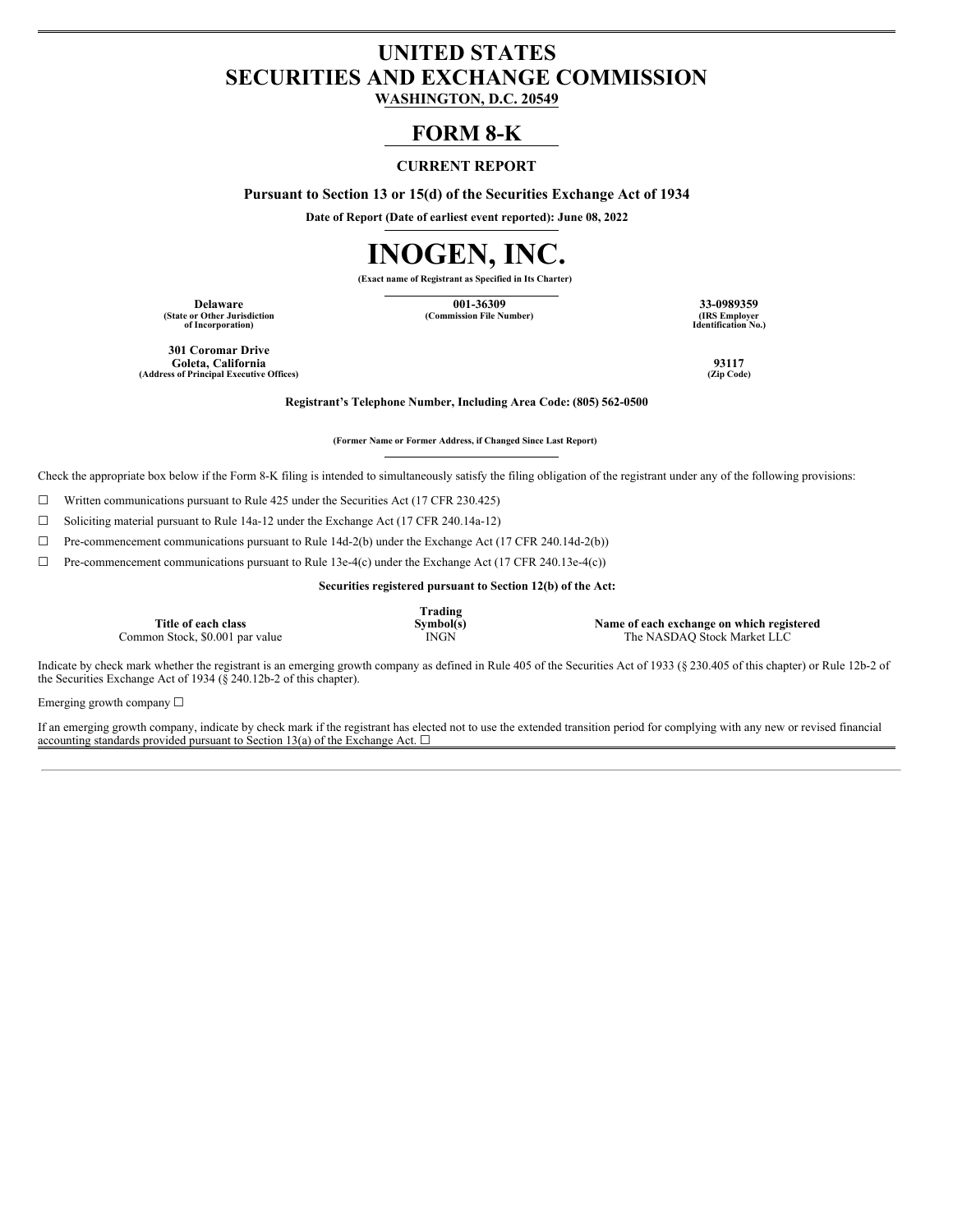#### **Item 5.07 Submission of Matters to a Vote of Security Holders.**

Inogen, Inc. (the "Company") held its 2022 annual meeting of stockholders on June 8, 2022 (the "Annual Meeting"). Of the 22,835,794 shares of the Company's common stock outstanding as of the record date of April 11, 2022, 20,595,021 shares were represented at the Annual Meeting, either by proxy or by attending the meeting, constituting approximately 90.18% of the outstanding shares of common stock. The matters voted on at the Annual Meeting and the votes cast with respect to each such matter are set forth below:

**1.Election of Class II Directors.**The following nominees were elected to serve as Class II directors, to hold office until the Company's 2025 annual meeting of stockholders or until his or her respective successor has been duly elected and qualified:

| Nominee         | <b>Votes For</b> | <b>Votes Withheld</b> | <b>Broker Non-Votes</b> |
|-----------------|------------------|-----------------------|-------------------------|
| Kevin King      | 19.195.244       | 114.388               | .285.389                |
| Mary Kay Ladone | 19.195.296       | 14.336                | .285.389                |
| Nabil Shabshab  | 14,647,832       | 4.661.800             | .,285,389               |

**2.Ratification of Appointment of Independent Registered Public Accounting Firm.** The appointment of Deloitte & Touche LLP as the Company's independent registered public accounting firm for the fiscal year ending December 31, 2022 was ratified based on the following results of voting:

|                                 |         | bstentions\                                                                                                                                                            |                               |
|---------------------------------|---------|------------------------------------------------------------------------------------------------------------------------------------------------------------------------|-------------------------------|
|                                 | Against |                                                                                                                                                                        |                               |
| Votes For                       | otes/   |                                                                                                                                                                        | <b>Broker Non-Votes</b>       |
| <b>CONTRACTOR</b><br>20,562,878 | 0, 121  | 42 <sup>o</sup><br>$\sim$<br>23,744<br>$\mathcal{L}^{\text{max}}_{\text{max}}$ and $\mathcal{L}^{\text{max}}_{\text{max}}$ and $\mathcal{L}^{\text{max}}_{\text{max}}$ | $\overline{\phantom{a}}$<br>_ |

**3.Advisory Vote on Executive Compensation.** The Company's stockholders advised that they were in favor of the named executive officers' compensation as disclosed in the proxy statement. The votes regarding the proposal were as follows:

| otes/<br>-For                 | otes<br>Against<br>- - - - | Abstentions   | Non-<br>-Votes<br>Broker<br>. |
|-------------------------------|----------------------------|---------------|-------------------------------|
| 292.22<br>$\Omega$<br>,,,,,,, | 885,879                    | $-1$<br>----- | 285,389<br>$-$                |